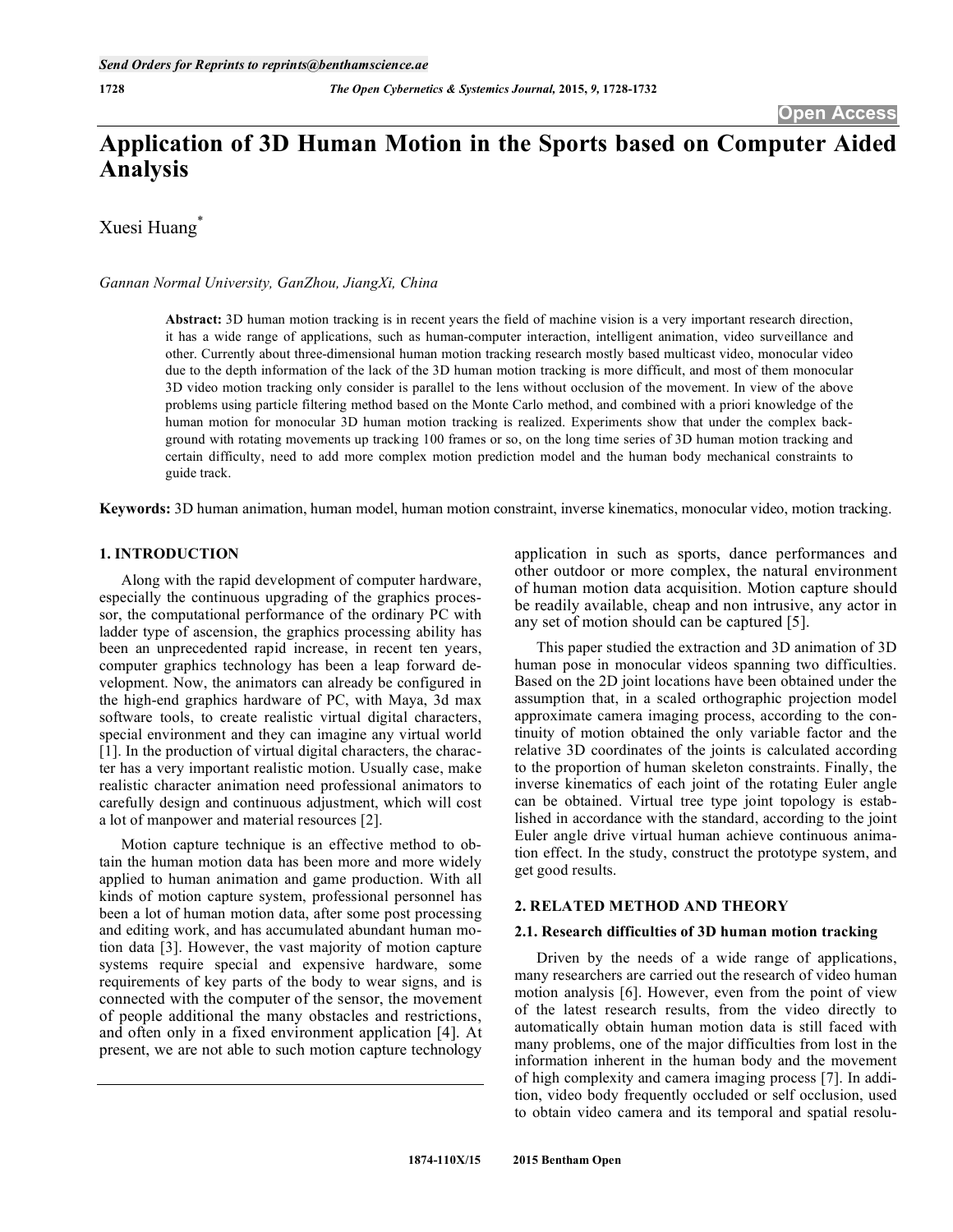

**Fig. (1).** Top-down model-based human motion tracking processing framework.

tion is limited, and so on objective factors also makes from the video sequence tracking and acquisition of human motion is still a difficult technical challenge. Using top-down method to capture the analysis, synthesis, tracking is in predicting matching loop corrections implemented. The general processing framework was shown in Fig. (**1**).

# **2.2. Related Algorithm**

## (1) Rotational axis representation

Rotational axis representation(Axis-angle or Exponential map), the rotation is represented as a  $1\times 3$  vector of N.

Rotation vector N is expressed around the rotating axis a  $\eta = \frac{d\alpha}{dt} \left( \frac{\partial u}{\partial x}, \frac{\partial u}{\partial y}, \frac{\partial u}{\partial z} \right) = \frac{d\alpha}{dt} \quad \text{where} \quad \theta = ||a|| \quad \text{is} \quad \text{the} \quad N \quad \text{mode},$ N= $\theta$ .a. The corresponding rotation matrix RN(3×3) can be calculated by Rodrigues formula (1).

$$
R_a(\theta) = e^{\bar{a}} = I_\theta + \sin(\theta)\hat{a} + (1 - \cos(\theta))a^{-1}, \quad \hat{a} = \begin{pmatrix} 0 & -a_z & a_y \\ a_z & 0 & -a_x \\ -a_y & a_x & 0 \end{pmatrix} (1)
$$

# (2) Euler angle representation

The Euler angles (phi, kappa, omega) is defined as a turn around the X, Y, Z three axes of rotation (M.shao.C.L.Nikias. *et al*, 1993; T.H Liu *et al*, 2004). The Euler rotation method a rotating object represented respectively around the X, y, and Z transform three axis rotation angle three. The rotation matrix is  $Rz(\omega) Ry(\varphi) Rx(\kappa)$ . The formula is the formula (2).

#### (3) Quaternion representation

The rotation is represented as a quaternion element vector  $e = (e_v, e_s)$ . Where  $e_v = (e_x, e_v, e_z)$  is a vector of quaternion,  $e_s$  is the scalar part. According to the operation of the plural, definition quaternion mode, product and conjugate are  $||e|| = \sqrt{e_v^T e_v + e_s^2}$ ,  $ef = (e_s f_v + f_s e_v + e_v \cdot f_v, e_s f_s - e_v^T f_v)$ ,  $\overline{e} = (-e_{\alpha}, e_{\beta})$ . This is defined as quaternion  $e = (n \cos(\theta / 2), \sin(\theta / 2))$  of the point p rotational  $\theta$  angle around the axis n. The rotation of the results can be calculated with the multiplication of quaternion.

$$
(pT, 0) = e f \overline{e} = (es - evT ev) p + 2(es (ev \times p)+(pT ev)ev), in it f = (p, 0)
$$

# **2.3. The Improvement of Basic Principle of the Method of Moving Target Detection**

Covariation concept is put forward by Miller in 1998, it is similar to the covariance of Gaussian random process [8]. Random variables  $X$  and  $Y$  is defined as:

$$
[X,Y]_{\alpha} = \int_{s} xy^{<\alpha-1>} \mu(ds)
$$
 (3)

where S denotes the unit circle,  $\leq$  denotes the operation  $z^{<\alpha>} = |z|^\alpha$  sign(z), the covariation coefficient of *X* and *Y* is defined as

$$
\lambda_{XY} = \frac{[X, Y]_{\alpha}}{[Y, Y]_{\alpha}}
$$
\n(4)

If the dispersion coefficient of  $Y$  is  $\gamma_{\nu}$ , the covariation coefficient can be written as

$$
[X,Y]_{\alpha} = \frac{E(XY^{}}{E(|Y|^p)}\gamma_{\gamma}
$$
\n
$$
(5)
$$

$$
\lambda_{XY} = \frac{E(XY^{}}{E(|Y|^p)}
$$
\n<sup>(6)</sup>

According to the definition of covariation coefficient, the covariation coefficient of a real observation sequence  $X(n)$  ( $n = 0,1,...N$ ) can be defined as:

$$
\lambda(m) = \frac{E(X(n)X(n+m)^{p-1}}{E(|X(n+m)|^p)}, 1 \le p < \alpha \le 2
$$
 (7)

# **3. EXPERIMENTAL RESULTS**

#### **3.1. The Human Body Geometric Modeling**

Virtual human modeling, refers to the virtual human in computer generated space geometric representation, its purpose is virtual human in the virtual environment occupied by

$$
R - R_z R_y R_x \begin{pmatrix} \cos(k)\cos(\phi) & \cos(k)\sin(\phi)\sin(\omega) - \sin(k)\cos(\omega) & \cos(k)\sin(\phi)\cos(\omega) + \sin(k)\sin(\omega) \\ \sin(k)\cos(\phi) & \sin(k)\sin(\phi)\sin(\omega) + \cos(k)\cos(\omega) & \sin(k)\sin(\phi)\cos(\omega) - \cos(k)\sin(\omega) \\ -\sin(\phi) & \cos(\phi)\sin(\omega) & \cos(\phi)\cos(\omega) \end{pmatrix}
$$
(2)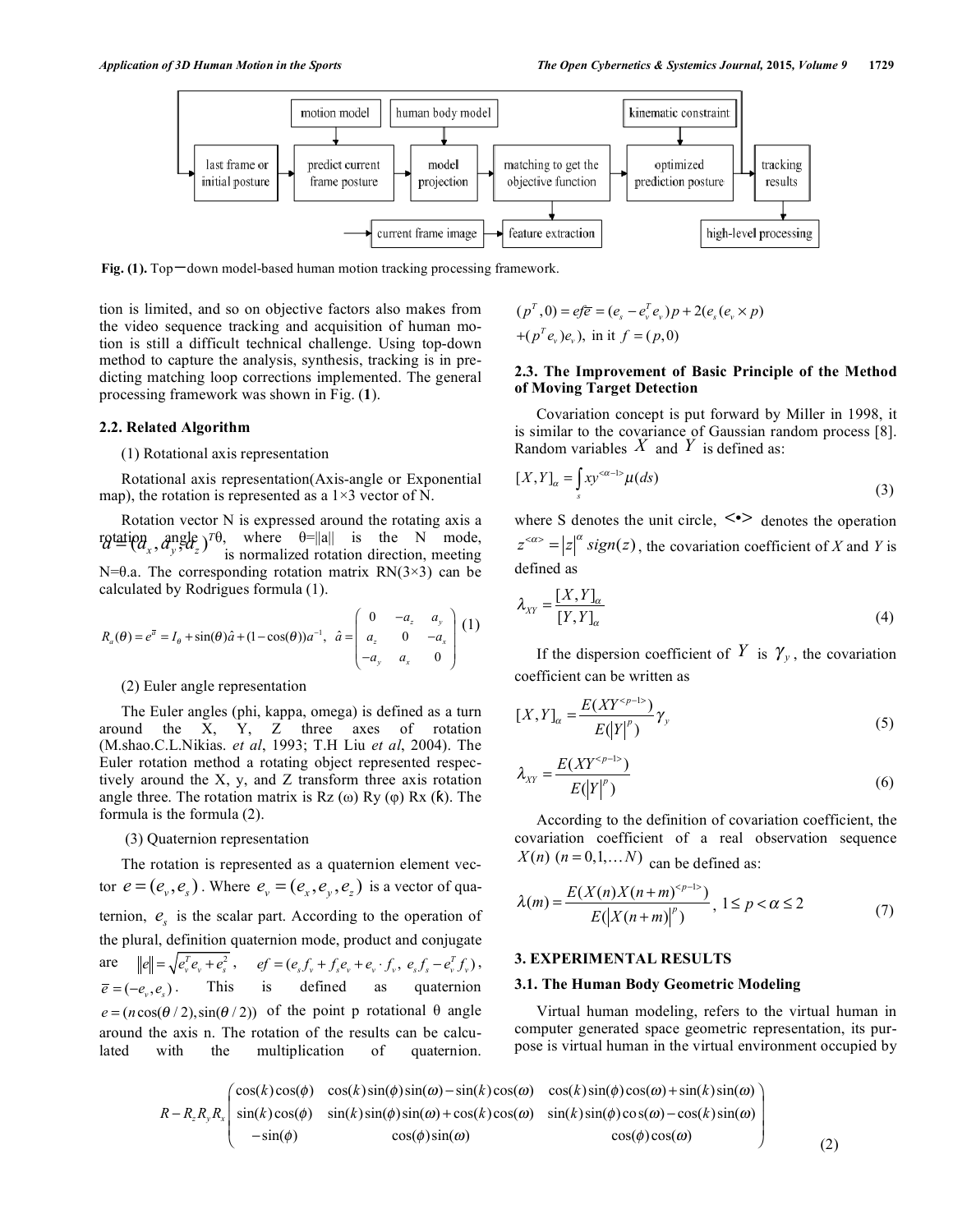

**Fig. (2).** Expression of virtual human in MPEG4 map.



**Fig. (3).** Virtual tree structure.

the geometry of the space representation in computer generated space to create virtual computing graphical model, and the geometric said must meet the three-dimensional virtual humanoid in appearance and behavior characteristics of realistic requirements. In order to make the virtual people vivid and easy to drive, now uses a hierarchical method to represent virtual human [9-12].

MPEG body is composed by a group of nodes (nodes), the top node BodyNode at least comprises two child nodes: representation of human motion parameters (BAP) and defining the body model parameters (BDP), as shown in Fig. (**2**).

Virtual human data structure can be used in multi tree to represent, and a virtual human model can be simplified was shown in Fig. (**3**), figure shape node for body geometry data storage unit.

#### **3.2. Experiment and Analysis**

Experiment in accordance with the H-anim standard to establish virtual tree type joint topology structure, virtual human according to the joint rotation Euler angle of animation. Fig. (**4**) is a hip-hop movement after the reconstruction of human animation result, Fig. (**5**) is a reconstruction of artistic gymnastics human animation results. As shown from the first frame, every 10 frame reconstruction results. In the figure, (**a**) is the actual video frames and (**b**) is the reconstructed 3D human animation of the official figure, (**c**) is a 3D reconstruction of human body animation rotated 45 degrees of view.

# **CONCLUSION**

Three-dimensional sports in recent years has become a hot research problem in the field of computer graphics, virtual reality, intelligent human computer interface, etc.. The research results has been widely applied to computer games, special effects in movies, training simulation system, medical aided analysis and auxiliary equipment design many fields. With the development of the visual media and humancomputer interaction technology advances by leaps and bounds, we believe that 3D human animation as a natural and harmonious interaction will have a more broad application prospects, and bring greater influence to people's life.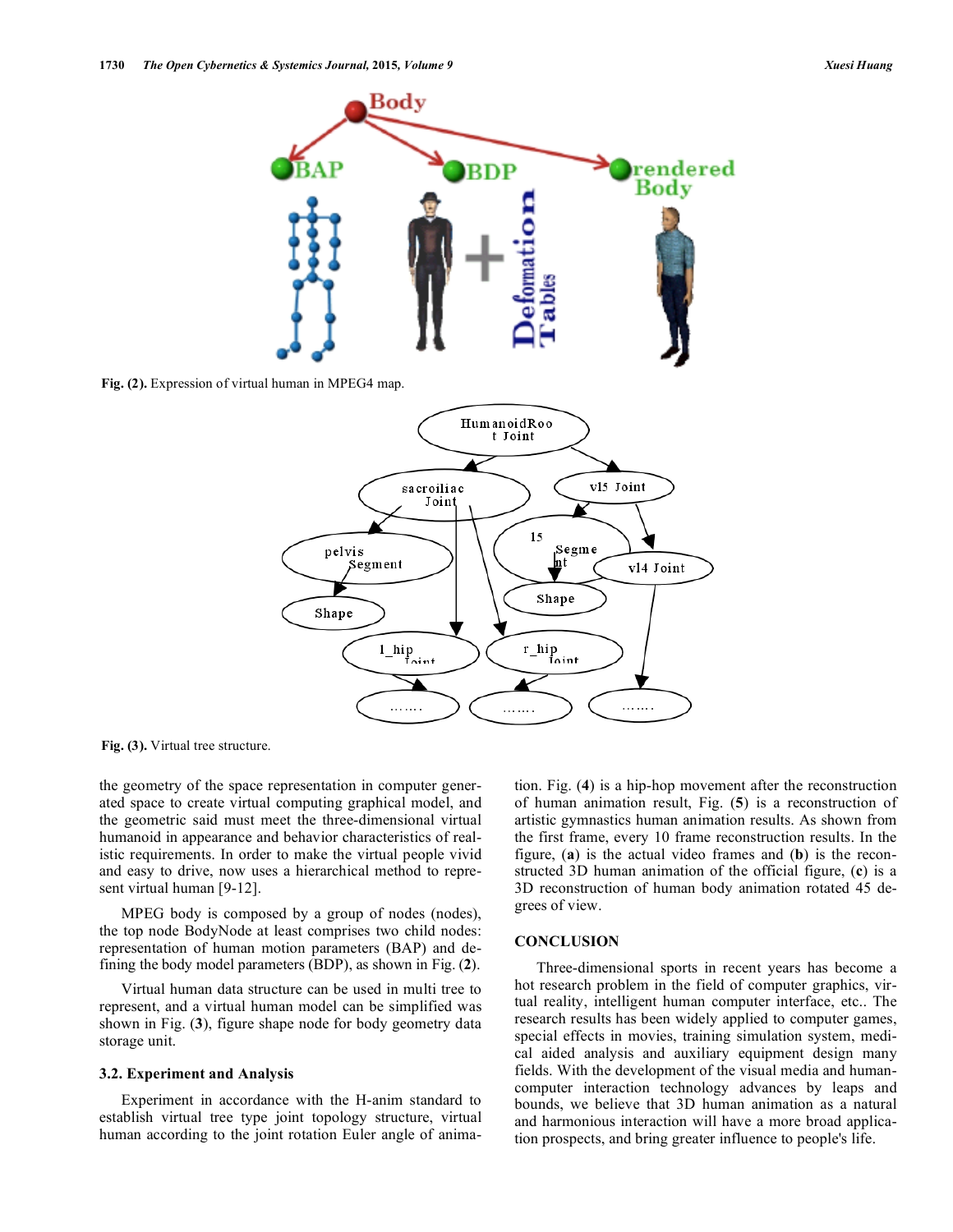

**Fig. (4).** Hip-hop movement after the reconstruction of human animation result.



(**c**)

**Fig. (5).** Reconstruction of artistic gymnastics human animation results